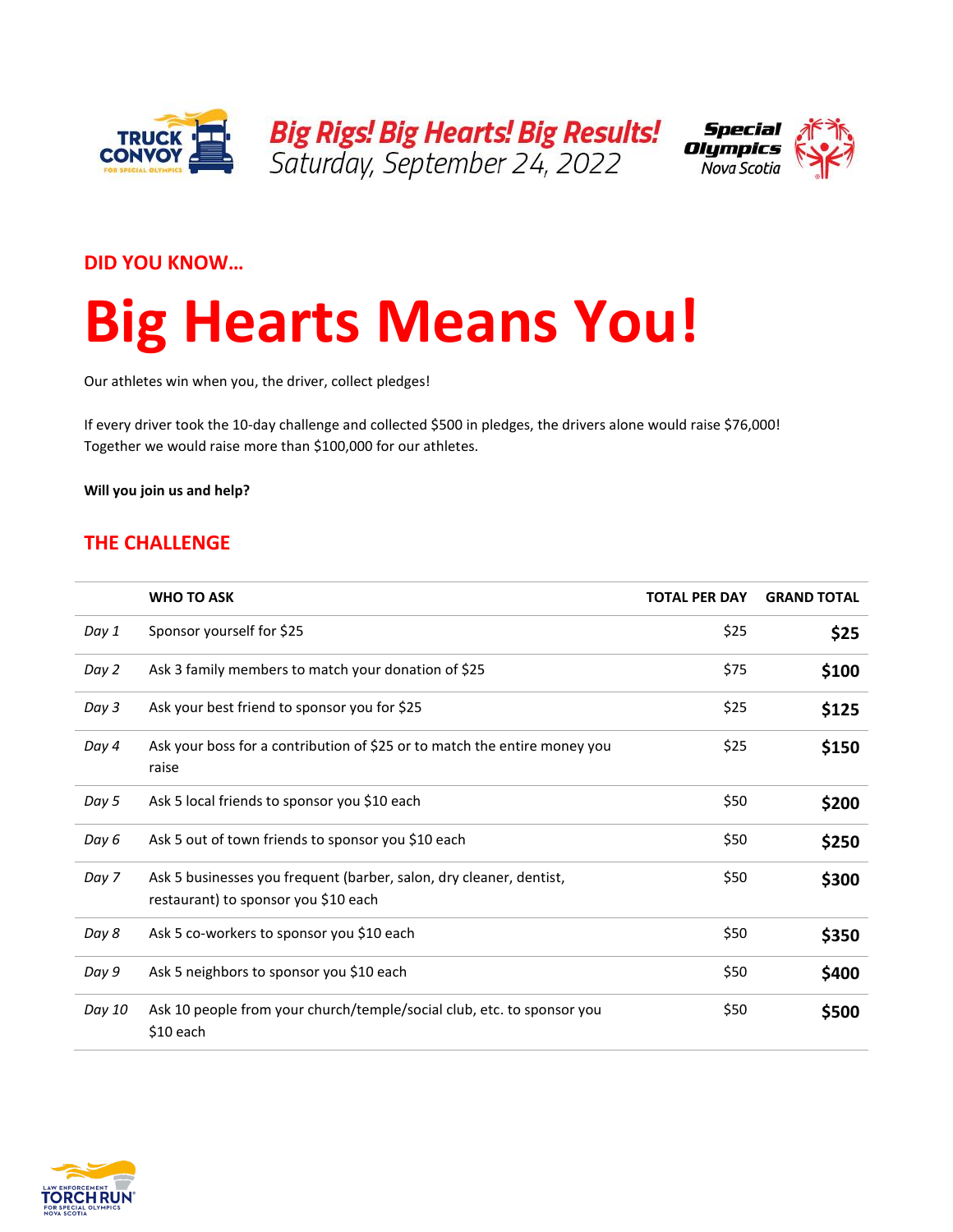## **COMPANY REGISTRATION FORM**

Entries MUST be paid in advance to guarantee a position. A copy of proof of insurance of participating trucks should be submitted with this form.

|  |  | Convoy Participant - \$125 |  |
|--|--|----------------------------|--|
|--|--|----------------------------|--|

Convoy Participant - \$125 Private Donation \$\_\_\_\_\_\_\_\_\_\_\_

#### **COMPANY INFORMATION**

*Please list main company contact information in this section. The next page of this form should be completed and signed by each driver.*

|                                                                                  | Address: example, and a series of the series of the series of the series of the series of the series of the series of the series of the series of the series of the series of the series of the series of the series of the se |  |  |
|----------------------------------------------------------------------------------|--------------------------------------------------------------------------------------------------------------------------------------------------------------------------------------------------------------------------------|--|--|
|                                                                                  |                                                                                                                                                                                                                                |  |  |
|                                                                                  |                                                                                                                                                                                                                                |  |  |
|                                                                                  |                                                                                                                                                                                                                                |  |  |
|                                                                                  | Our company has participated in the convoy for __________________________________ years                                                                                                                                        |  |  |
| <b>METHOD OF PAYMENT</b><br>Total Amount Due: CAN \$ ___________________________ |                                                                                                                                                                                                                                |  |  |
|                                                                                  | □ Cheque enclosed made payable to Special Olympics Nova Scotia                                                                                                                                                                 |  |  |
|                                                                                  | $\Box$ Charge to: $\Box$ Visa $\Box$ MasterCard $\Box$ AMEX                                                                                                                                                                    |  |  |
|                                                                                  |                                                                                                                                                                                                                                |  |  |
|                                                                                  |                                                                                                                                                                                                                                |  |  |

Card Holder Name:

Signature:

*Please remember to include proof of insurance with this registration form.*

**Please make all cheques payable to Special Olympics Nova Scotia** Complete and return this page with your cheque to:

> **Special Olympics Nova Scotia c/o Agenda Managers** 2979 Oxford Street Halifax, NS B3L 2W3 Phone: (902) 422-1886 • Fax: (902) 422-2535 Email[: Truckconvoy@agendamanagers.com](mailto:Truckconvoy@agendamanagers.com)

#### *Please complete the next page with driver information.*

**No refunds will be issued on completed orders. Substitutions received in writing from the registered participant will be accepted. Cancellations and substitutions should be forwarded to[: TruckConvoy@agendamanagers.com.](mailto:TruckConvoy@agendamanagers.com)**

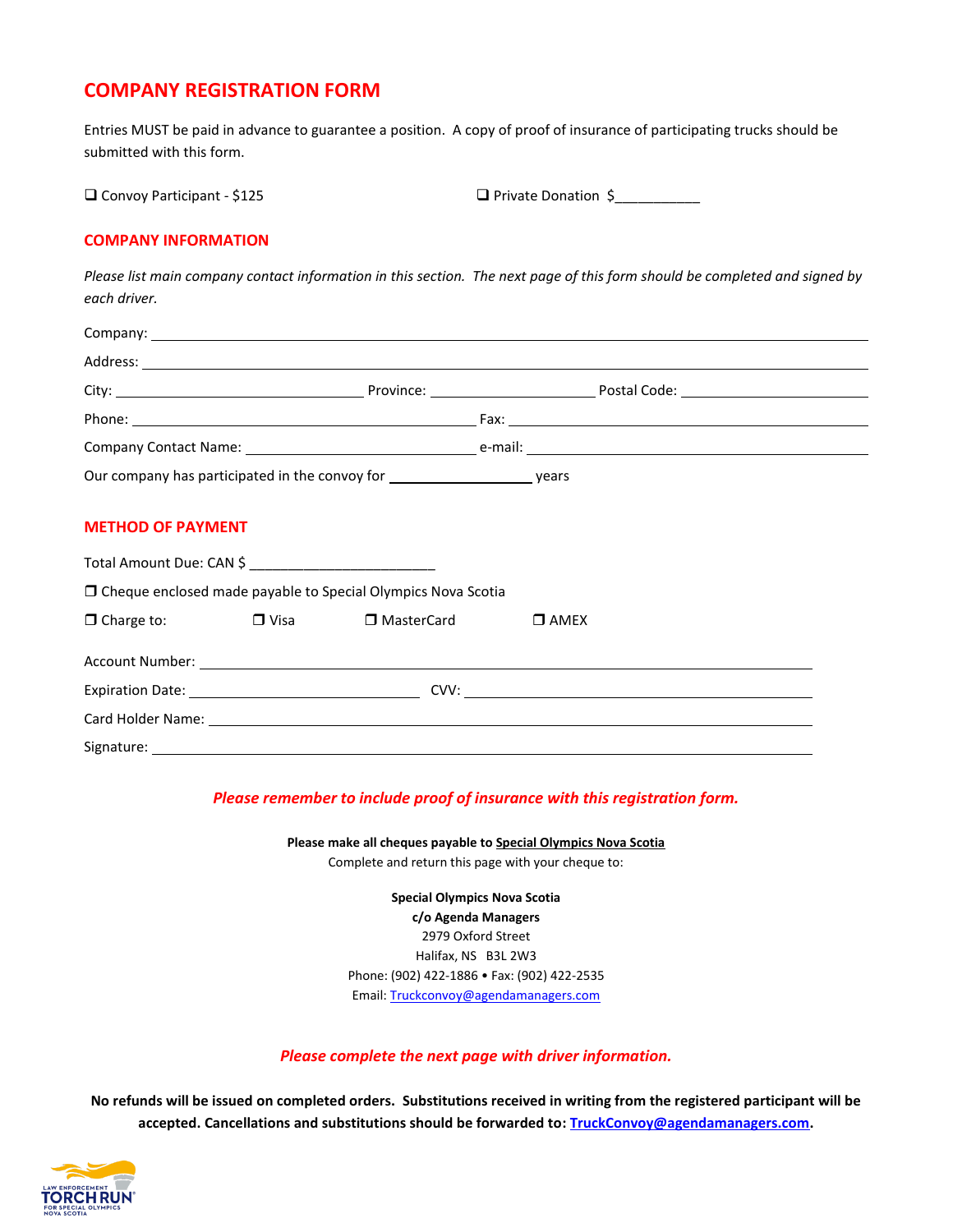## **DRIVER REGISTRATION FORM**

A copy of proof of insurance of participating trucks should be submitted with this form. Please note: No hazardous materials or alcohol or tobacco logos permitted.

Please submit the following information for each driver participating in the Truck Convoy. Each driver must sign that the information provided is true and accurate. Make additional copies of this sheet as needed.

#### **DRIVER INFORMATION**

|                                                                                          | Address: <u>New York: Address: Address: Address: Address: Address: Address: Address: Address: Address: Address: Address: Address: Address: Address: Address: Address: Address: Address: Address: Address: Address: Address: Addr</u> |
|------------------------------------------------------------------------------------------|--------------------------------------------------------------------------------------------------------------------------------------------------------------------------------------------------------------------------------------|
|                                                                                          |                                                                                                                                                                                                                                      |
|                                                                                          |                                                                                                                                                                                                                                      |
|                                                                                          |                                                                                                                                                                                                                                      |
| $\Box$ I have been involved in the Special Olympics convoy as a driver for $\Box$ years. |                                                                                                                                                                                                                                      |
| $\Box$ I have a minimum of \$1,000,000 combined single limit insurance for my vehicle;   |                                                                                                                                                                                                                                      |
| $\Box$ I have the minimum insurance limits required in the abovenamed province.          |                                                                                                                                                                                                                                      |
| $\Box$ I have a Commercial Driver's License.                                             |                                                                                                                                                                                                                                      |
| $\Box$ I will be bringing my trailer in the convoy.                                      |                                                                                                                                                                                                                                      |
| knowledge.                                                                               | By signing below, I certify that the information I have provided on this form is true and accurate to the best of my                                                                                                                 |
|                                                                                          | I give permission for my name/company name to be published in relation to my participation at the event<br>◘                                                                                                                         |
| <b>Driver Signature</b>                                                                  | Date                                                                                                                                                                                                                                 |

*Please submit this form with the company registration form and payment*